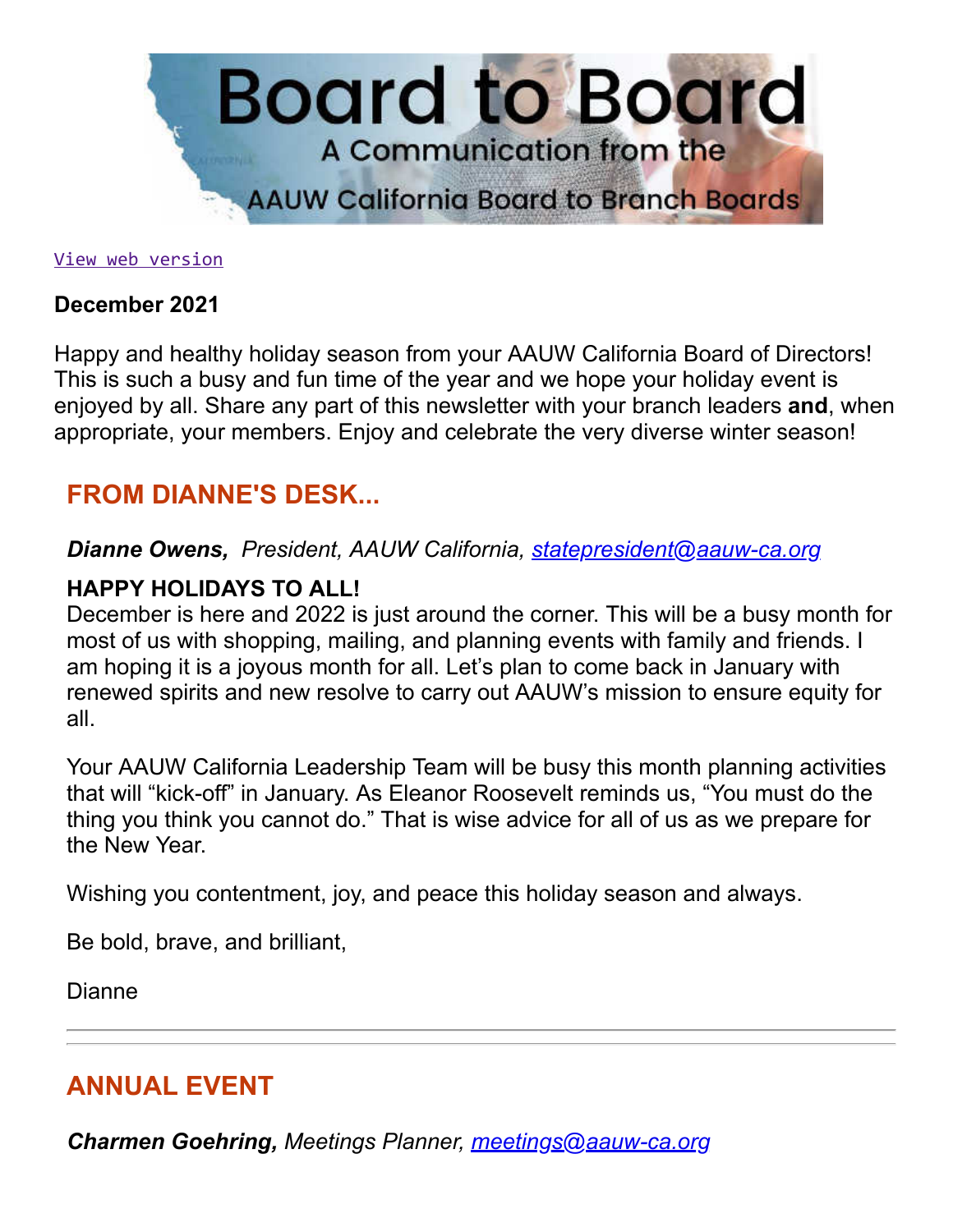#### **INSPIRATION, ADVENTURE, AND CONNECTION, OH MY!**

Join us for an exciting Annual Event adventure on April 30th without ever leaving your home (and PJs!)! We will kick off our fun with inspiring speakers from near and far, including AAUW's new CEO Gloria Blackwell, Policy Rockstar Lisa Maatz, and California's own Dancing Rocket Scientist, Jasmine Sadler. We will honor branch projects and meet our Equity Champion, before breaking for a quick lunch. When we return, the off-road adventure begins! Using the magic of Zoom breakout rooms, we will conduct virtual "open space" sessions. Using predetermined topics, hosts will start a conversation in their room with whomever shows up! You can stay in one room for the session or bounce to another. Connect with your fellow AAUW California members on a variety of topics related to AAUW, equity, women, and girls—the list of possibilities is endless!!

Sign up to be a host and start a convo on the topic of your choosing! No PowerPoint or prep is needed except to fill out the form [here](https://www.surveymonkey.com/r/5CSDKD8) and to prepare a 20 second "commercial" to share with everyone during the morning to entice friends to join your adventure room! The deadline to submit topics is December 15th, so click now!**!**

**What I need to know:** The Annual Event will be via Zoom on April 30th with great speakers, awards, and an afternoon of freewheeling conversations.

**What I need to do:** Sign up to host a breakout room by December 15th to informally chat with others on any AAUW-related topic you care about. Offer this opportunity to your members too.

**Should I include this in my branch newsletter?** Yes, members should put the event on their calendars and can sign up to host a room.

## **BRANCH AND MEMBERSHIP ASSISTANCE**

*Carol Holzgrafe, Director, [branch@aauw-ca.org](mailto:branch@aauw-ca.org)*

**CELEBRATING YOUR "PERSISTENT" MEMBERS**

If you have members who joined AAUW

**What I need to know:** Honorary Life Memberships are available for 50-year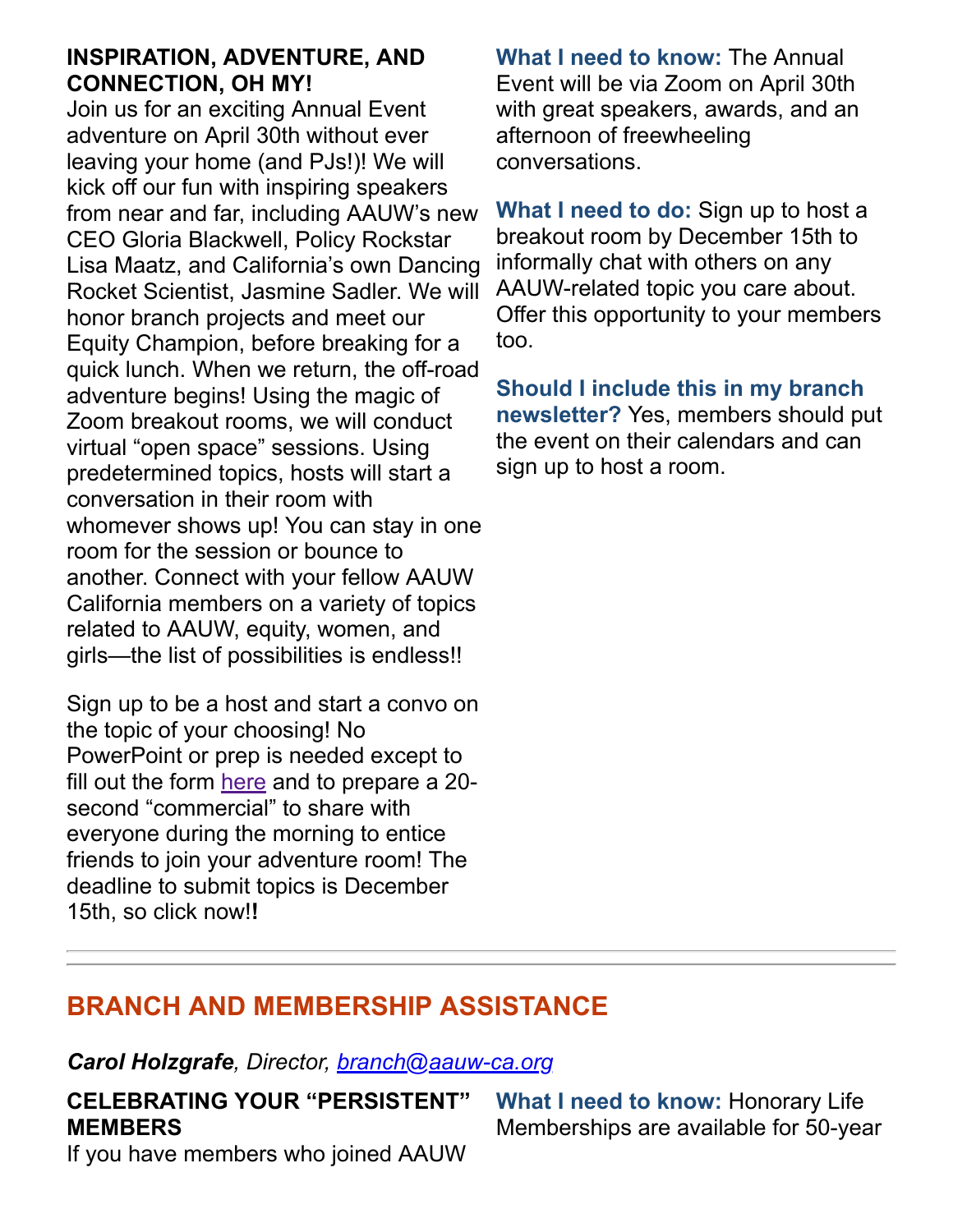before 1971 and have remained members ever since, please let us know. What history they have experienced! You might consider highlighting these "longtermers" in your newsletters. And be sure they have all received the **Honorary Life Membership** that forgives all future national and state dues. The application for the Honorary Life Membership can be found [here.](https://www.aauw-ca.org/documents/2021/04/aauw-honorary-life-membership-application.doc) Requirements for this exemption are simple: The member must have been a member of AAUW for 50 years or more without hiatus. National has the records and will check.

#### **HERE ARE SOME THINGS YOU MAY NOT KNOW OR THINK OF**

- Branch interest groups should not conflict, date-and-time-wise, with branch programs or with important state events such as the upcoming state meeting on April 30th (alas on Zoom again). It is to be called "Adventures in AAUWLand." And there will be adventures: new ideas and a fascinating and humorous keynote speaker await. All you have to do is register, so watch for the upcoming details.
- Are you having a program (or two) to support the AAUW mission of gender equity for women and girls? Or diversity, equity, and inclusion? Don't overlook the appeal of these topics to the broader community and publicize accordingly. You may find some new members and enthuse the seasoned ones.

### **140 YEARS OF AAUW – HELPING EDUCATE WOMEN IN SO MANY WAYS**

In case you missed the celebratory event

members. Plans are underway for the Annual Event on April 30th.

**What I need to do:** Check if you have any candidates for Honorary Life Membership. Work toward Five-Star recognition and track it using the online form.

**Should I include this in my branch newsletter?** Yes, share the link to the 140th-anniversary celebration event. Members may also find the statistics interesting.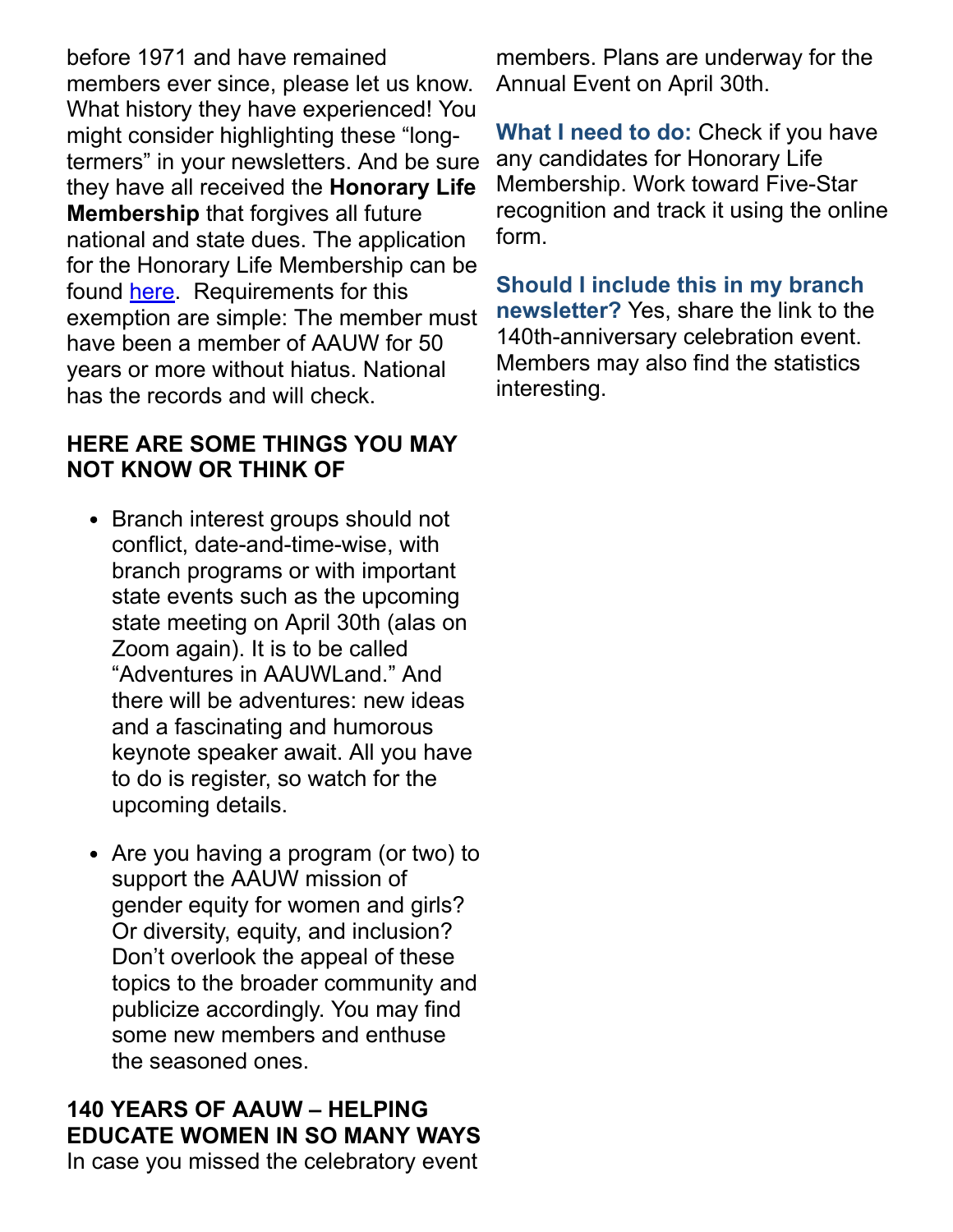marking AAUW's anniversary, click [here](https://www.aauw-ca.org/aauw-celebrates-140-years-of-research-education-advocacy/) to watch the recording and an inspirational video.

Here are some amusing statistics from *Degrees of Equality: AAUW and the Challenge of 20th Century Feminism* by Susan Levine (1995):

- $\cdot$  In 1880, 1.9% of all young women in the U.S. were college women. By 1980, the percentage was 37.9.
- In 1880 the percentage of college students who were female: 33.4; by 1980: 51.8. [In 2021 the number is 59.5%. Progress indeed.]
- In 1922 AAUW had 16,433 members; by 1975 the number was 190,327.

### **FIVE-STAR PROGRAM**

Are you working on your stars? Even if your branch can't meet the criteria for all five this year, you could complete one or more and that counts! And while the deadline is not until the end of June, you could use the criteria to help plan upcoming events. The real point of the Five-Star program is to align our branch events and activities with the AAUW mission and purpose. And isn't that why we joined AAUW? To make that difference? Need help? Download the Five-Star tracking document by clicking [here.](https://www.aauw-ca.org/the-aauw-5-star-program/)

And, as always, if you have a question, contact [branch@aauw-ca.org](mailto:branch@aauw-ca.org) or [AskUsFirst@aauw-ca.org](mailto:AskUsFirst@aauw-ca.org)

# **COMMUNICATIONS**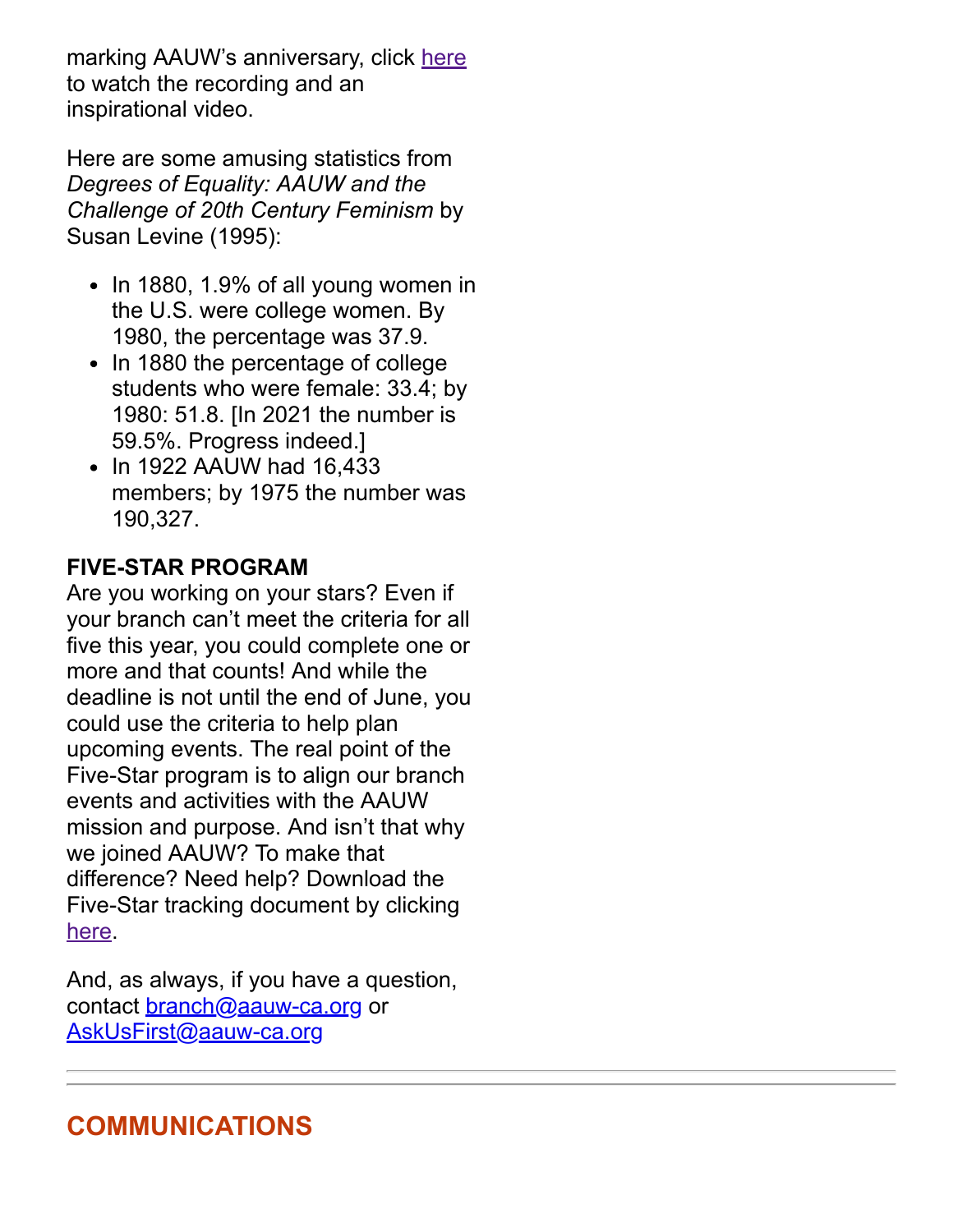*Tracey Clark, Director, Communications Committee Chair*, *[communications@aauw-ca.org](mailto:Communications@aauw-ca.org)*

#### **WHAT A GREAT YEAR!**

While AAUW activities are less hectic, I would like to take a moment to thank my amazing Communications team! It takes a lot of work and dedication to excellence to produce two monthly publications (this B2B and the *California Connection*), to organize and assist in the preparation of multiple webinars a month, and to handle all the website material . . . and that's only mentioning a few of the ongoing tasks the Communications team performs!

If you are interested in being a part of a team where you can learn by doing and having fun at the same time, click [here](https://www.aauw-ca.org/aauw-california-committees/) to submit an application! We're currently in need of a volunteer with WEB DESIGN and/or solid WEBSITE MAINTENANCE experience.

And in the meantime, have a Happy Holiday! See you next year!

Be a part of the fun! Join our committee now!

As always, if you have any issues finding information on the website, please contact the webteam at [webteam@aauw-ca.org.](mailto:webteam@aauw-ca.org)

#### **What I need to know:** The

Communications Committee has openings for web design and website maintenance volunteers.

**What I need to do:** Encourage any potential candidates with web experience to apply for the openings.

**Should I include this in my branch newsletter?** Yes, share the committee openings and application link with your members.

# **DIVERSITY, EQUITY & INCLUSION**

*Elaine Johnson, Director* and *Janice Lee*, *DEI Committee Co-Chairs [diversity@aauw-ca.org](mailto:diversity@aauw-ca.org)*

**Submitted by Lenore Gallin WISHING YOU A VERY**

**What I need to know:** AAUW should recognize and celebrate the diverse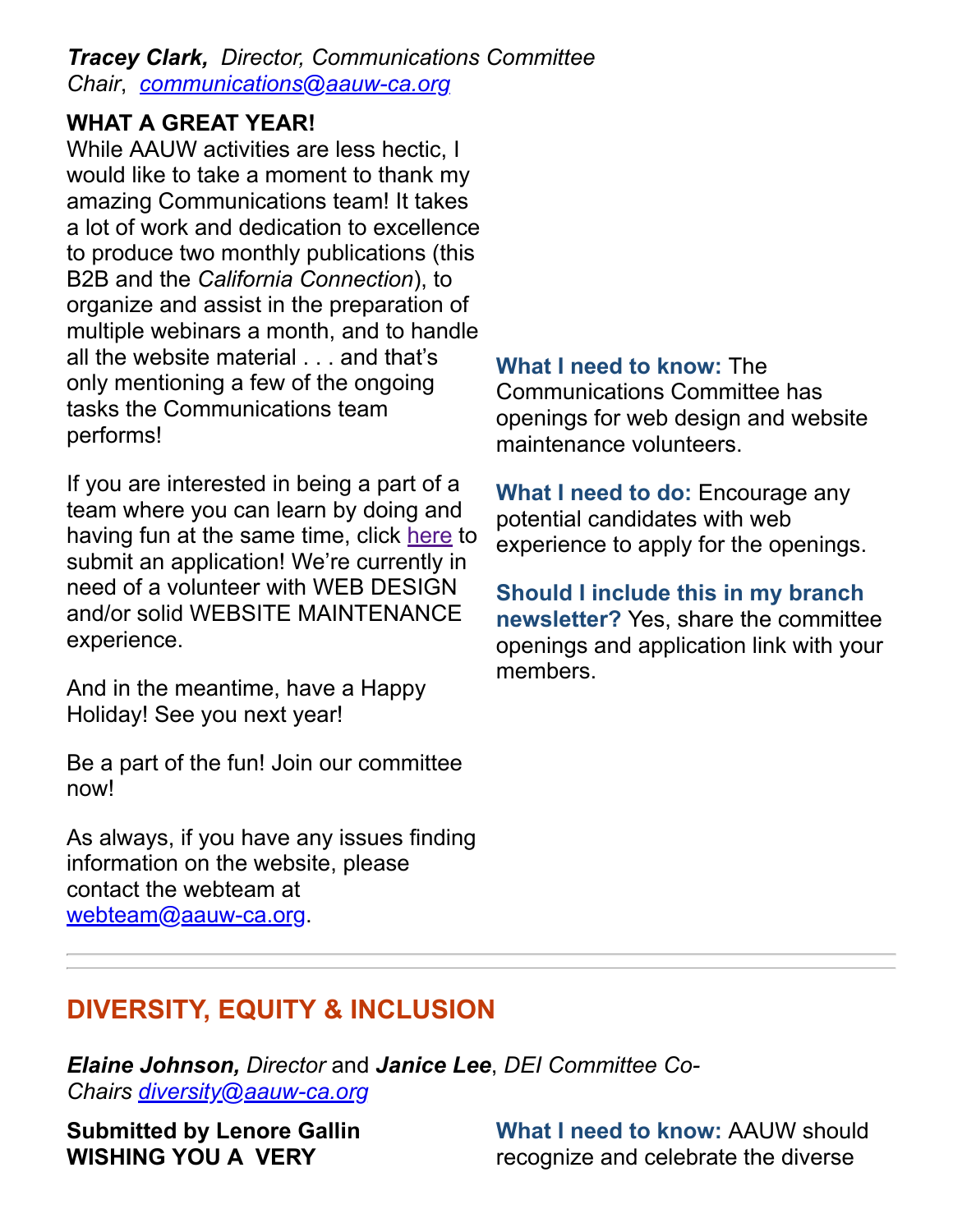#### **MULTICULTURAL WINTER HOLIDAY SEASON!**

Winter holidays are often synonymous with Christmas and the New Year. But we must not forget that in our multicultural society, there are many traditions and celebrations which enrich our lives and teach us about history, religion, and cultural diversity. In the November B2B, we suggested ways to make holiday celebrations more inclusive. In this issue, we describe a variety of winter holidays celebrated in this country that can be showcased at upcoming AAUW parties and events.

**Bodhi Day** is a Buddhist holiday commemorating the day Buddha experienced enlightenment. It is celebrated on December 8th.

**Chinese New Year** is based on the lunar calendar and the date of celebration shifts from January to February. Each year features one of the 12 zodiac animals.

**Christmas** is the commemoration of the birth of Jesus, the Christian messiah. It is celebrated on December 25th (Protestants and Catholics), January 6th (Armenian Orthodox), or January 7th (Eastern Orthodox).

**Diwali** is a five-day celebration by Hindus around the world during the lunar months of Ashvina and Karttika (October– November).

**Epiphany** is celebrated 12 days after Christmas, marking the end of the Christmas season. Christians believe that this was when the three kings visited baby Jesus, the Christian messiah.

holidays and religious traditions of its members.

**What I need to do:** Be sensitive to cultural diversity when planning branch holiday activities.

**Should I include this in my branch newsletter?** Yes, members may find the description of diverse holiday celebrations enlightening.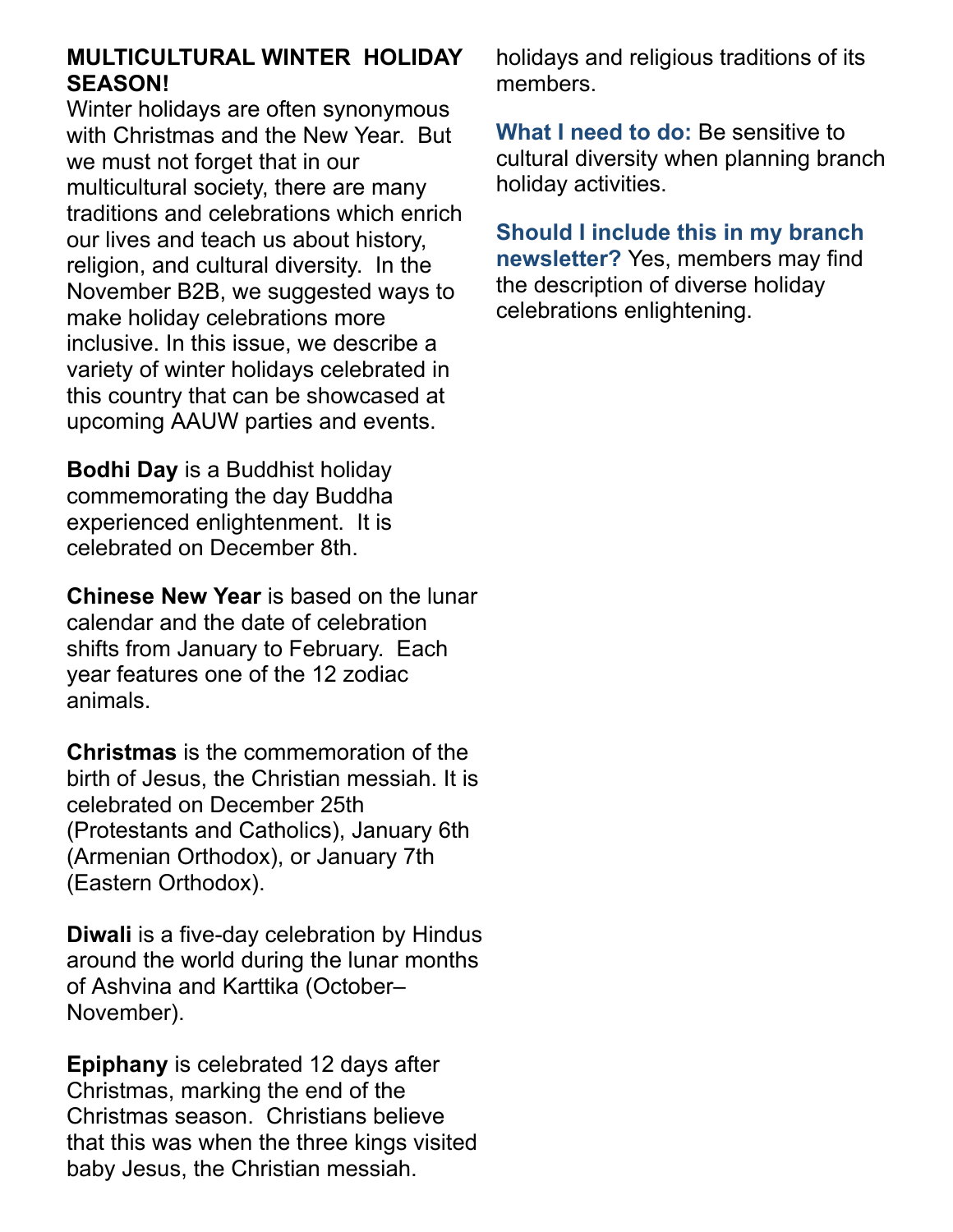**Hanukkah** is celebrated for eight days each November or December. Jews celebrate an ancient miracle in which one day's worth of oil burned for eight days in the Holy Temple in Jerusalem. The menorah holds eight candles and prayers are recited with the nightly lighting.

**Kwanzaa,** which means "First Fruits," is a celebration of African culture based on ancient African harvest festivals. It is celebrated by millions of African Americans and Pan-Africans of all religions from December 26th to January 1st.

**Las Posadas,** symbolized by the poinsettia, is a nine-day festival celebrated in Mexico, Central America, and parts of the United States. The holiday starts on December 16th and lasts until Christmas Eve.

**Makar Sankranti (Maghi),** the Hindu celebration of the harvest, is celebrated on January 14th.

**New Year's Eve/Day** is a worldwide celebratory observance of the end of one calendar year and the beginning of the next.

**Soyal,** celebrated by the Hopi Indians in the Southwest United States, falls on the shortest day of the year. Participants ceremonially bring the sun back from its long slumber.

**Winter Solstice (Yule)** occurs on the shortest day of the year, usually around December 21st. People all over the world light bonfires and candles to coax back the sun.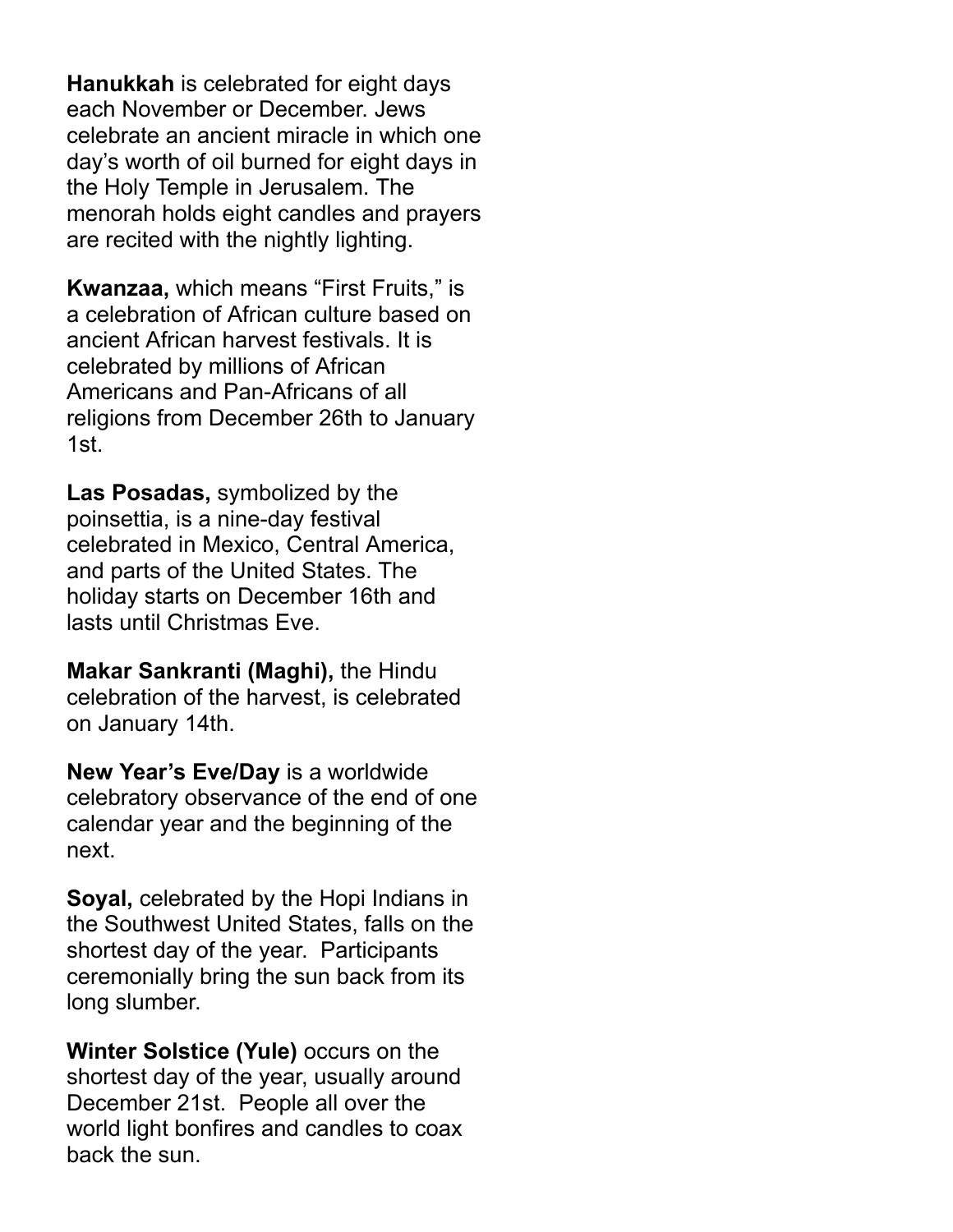Last year at this time, when COVID-19 severely limited our winter festivities, I found myself reminiscing with friends about how our families celebrated the holidays. No two stories were alike! The strength of our diversity as a nation becomes beautifully apparent during the holiday season in so many wonderful ways. Now, as we slowly begin to return to our normal activities, the DEI Committee wishes AAUW members and their families the joy of this magical time of year.

#### **Winter Holidays:**

- 1. **[Across America Winter](https://share.america.gov/across-america-winter-celebrations/) Celebrations**
- 2. **[2021 Diversity Calendar](https://www.diversityresources.com/2021-diversity-calendar/)**

The DEI Committee has begun to attend the meetings of every IBC in the state to present ideologies and tools that can be used to help make our branches more diverse, inclusive, and equitable.

## **FINANCE**

*Roli Wendorf, [Chief Financial Officer, Finance Committee Chair, cfo@aauw](mailto:cfo@aauw-ca.org)ca.org*

#### <span id="page-7-0"></span>**USE YOUR IRA FOR CHARITABLE DONATIONS**

In this season of giving, the AAUW California Finance Committee would like to remind you of another opportunity to donate if you are 70 ½ or older and do not itemize your deductions. If you have not completed your Required Minimum Distribution (RMD) for 2021, because you have nowhere to spend it, consider giving it to charity.

**What I need to know:** Tax rules may provide an attractive opportunity for members 70 1/2 or older to donate to AAUW through their IRA distribution.

**What I need to do:** Encourage members to review the information on our website and consider donating to AAUW.

**Should I include this in my branch newsletter?** Yes, members should be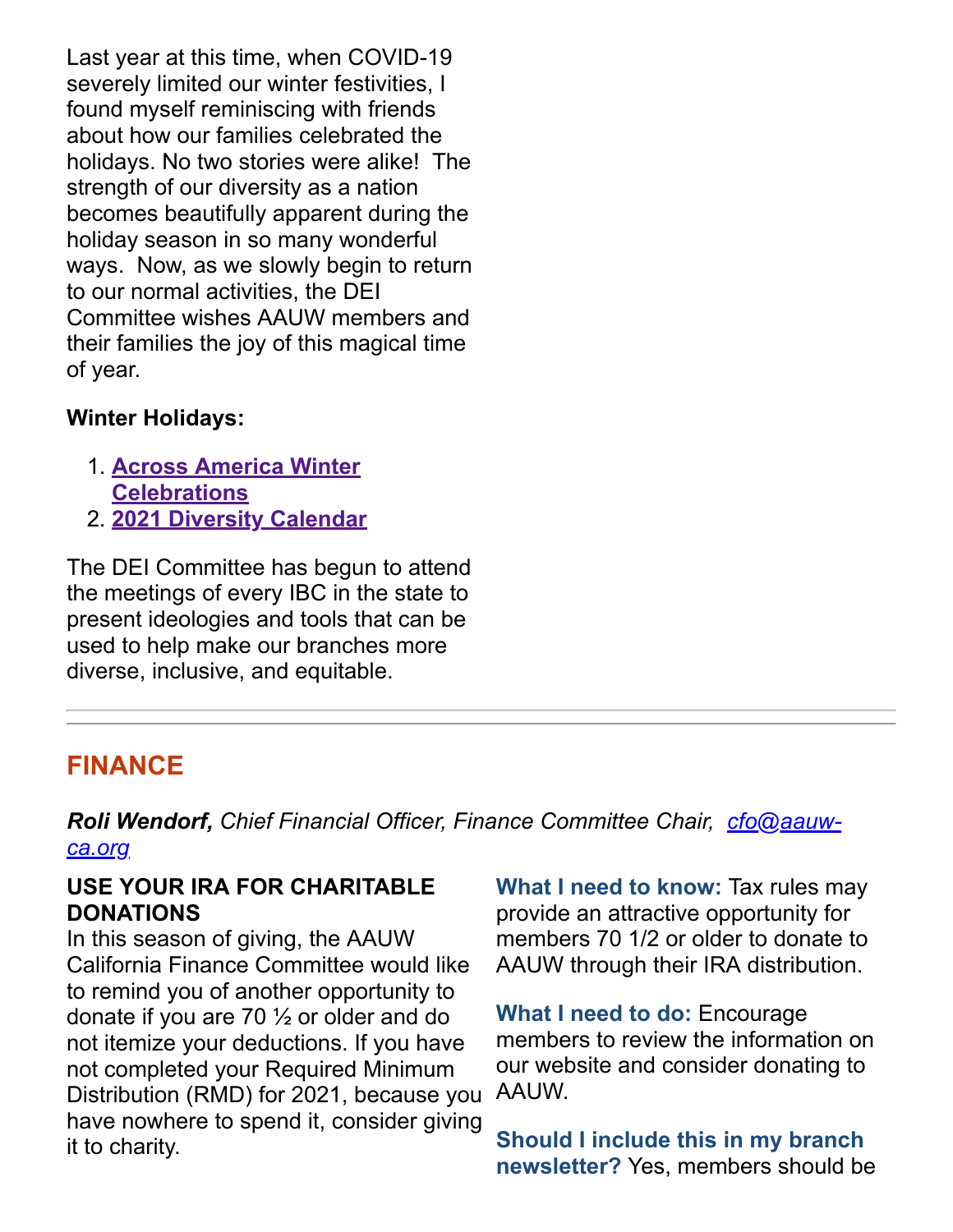aware of this opportunity.

Donating to charity from your IRA generally results in a tax benefit. Normally, distributions from an IRA are taxed. However, an individual who is age 70 ½ or older may donate to a qualified charity (e.g., a 501(c)(3) like AAUW Fund or AAUW CA SPF for Tech Trek) and not pay tax on the distribution. The donation must be **paid directly from the IRA to the charity** (the check drawn on the IRA must be payable to the charity). Even better, the distribution can be counted as part of your required minimum distribution (RMD).

Note that AAUW Fund donations are being matched in December as part of AAUW's 140th birthday celebration, so your donations will have double the impact!

Check out the website [here](https://www.aauw-ca.org/fundraising/) for an example about using IRA distributions for donations.

Wishing you a joyous holiday season!

## **MARKETING**

*Sandi Gabe, [President-Elect, Marketing Project manager, marketing@aauw](mailto:marketing@aauw-ca.org)ca.org*

#### **ARE YOU MARKETING YOUR BRANCH?**

Using your branch website and social media are key to providing ways for new members to find you. Is your branch one of the 20% that contains information that is more than six months old? Are you one of the handful of branches that use social media accounts such as Facebook, Instagram, and LinkedIn to spread the word about your mission-based

**What I need to know:** The Marketing Committee is sharing ideas and tools for marketing AAUW to attract new members, including three upcoming webinars.

**What I need to do:** Review your branch website to be sure it's up to date and connected to your social media. Register for the marketing webinars.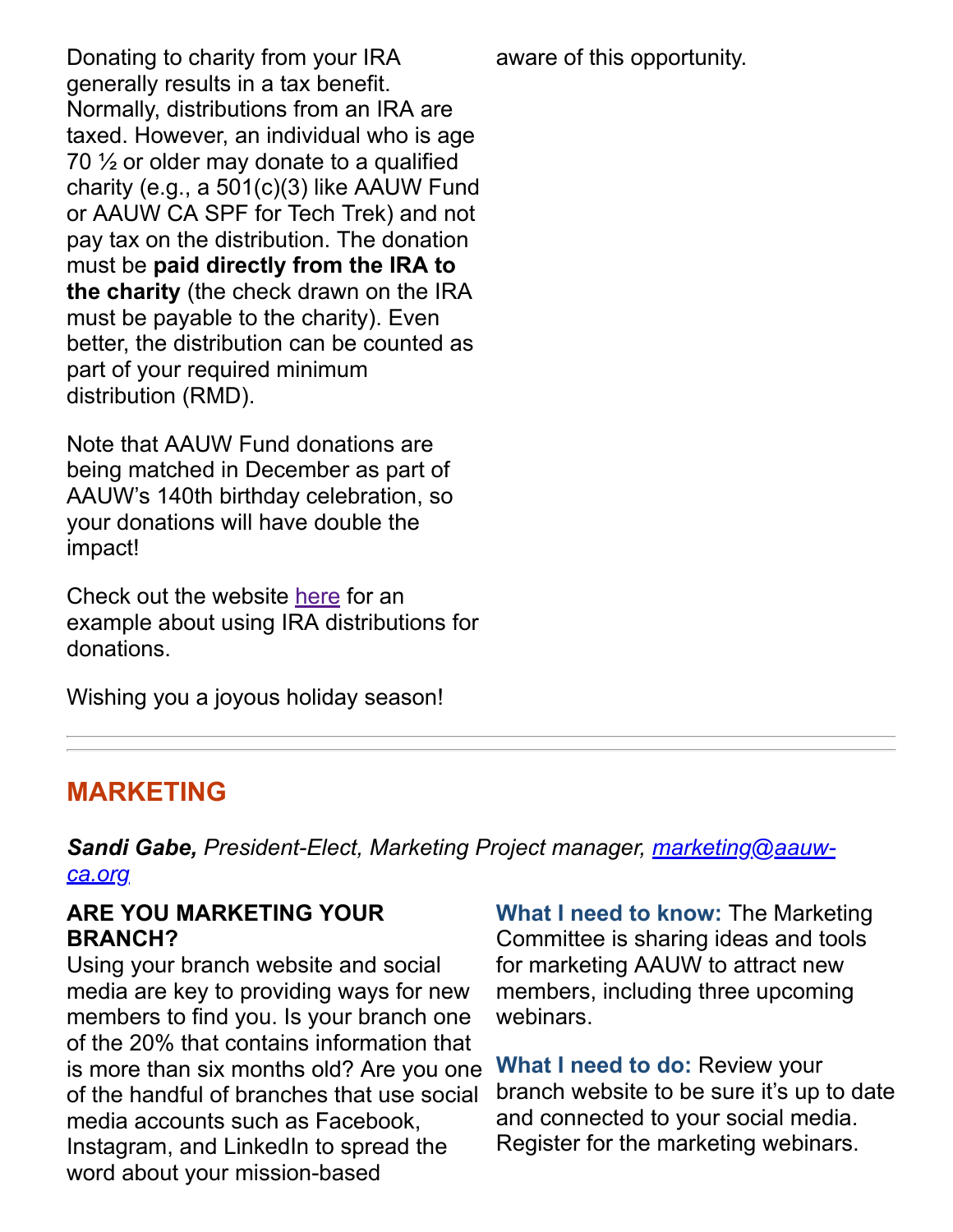programs? Marketing your branch can be challenging and we have several tools available to help you improve your game. Register for one of these upcoming webinars for more information.

#### **1/11/22: [Finders-Keepers—Recruiting](https://www.aauw-ca.org/finders-keepers-recruiting-and-retaining-members/) and Retaining Members**

AAUW branches must keep their member rosters healthy to continue their impactful work. Attend this webinar to explore new and creative ideas from successful branches for finding and keeping our best asset!

#### **1/19/22: [Marketing—From Gen Z to](https://www.aauw-ca.org/marketing-from-gen-z-to-boomers/) Boomers!**

Learn about the characteristics of the AAUW brand and audience personas and how to use them in state and branch communications. Review examples of targeted messages for the working age and retirement age groups including the differences and similarities of messages between the two groups and what social media platforms are most effective for each audience.

#### **2/22/22: [Instagram and LinkedIn—Your](https://www.aauw-ca.org/instagram-and-linkedin-your-key-to-outreach/) Key to Outreach**

Social media demystified! Can you take a picture on your cell phone? If so, you can create an account and get started reaching new audiences. We'll make it easy to understand!

**Should I include this in my branch newsletter?** No, this information is for branch leaders only, although members interested in learning how to apply marketing concepts may want to attend the webinars.

### **MARKETING - RETIREMENT AGE RECRUITMENT**

*Sharyn Siebert, Director. [mktg-rar@aauw-ca.org](mailto:mktg-rar@aauw-ca.org)*

#### **HOLIDAY HAPPINESS**

Having just enjoyed the Thanksgiving holiday, please take a moment to

**What I need to know:** AAUW members have their own stories of why they joined and how it benefits them.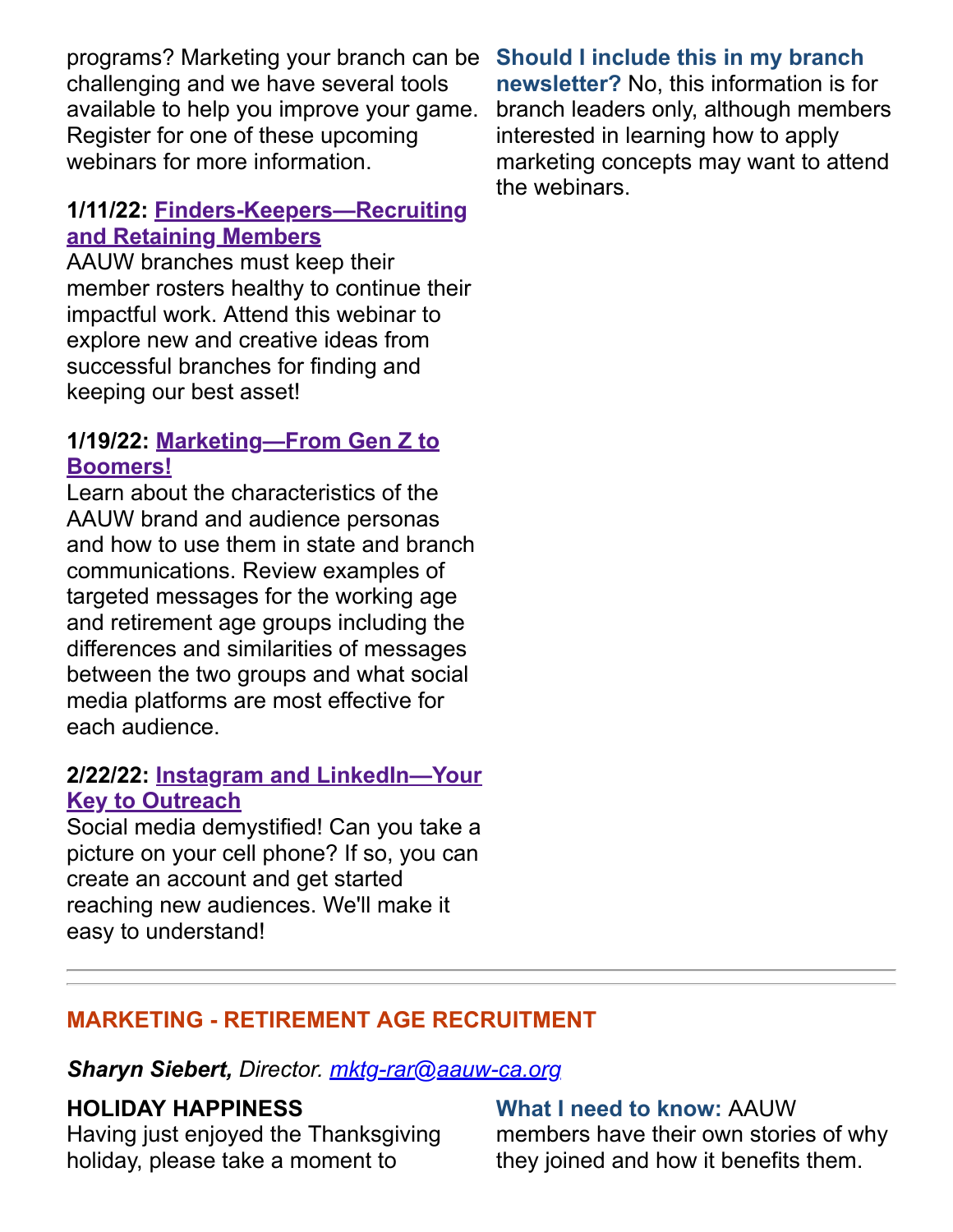consider why you are grateful to be a part **What I need to do:** Consider asking of AAUW. How has AAUW benefited you, what aspect of its mission inspires you, and what do you most cherish from your participation?

If you can answer these questions, you have the beginning of your "elevator speech" to tell a potential member about AAUW. Consider how to bring up the topic, and incorporate this information and you will be on your way to recruiting new branch members.

Here is my story: Moving to California from New Jersey a number of years ago, and knowing no one other than my mother-in-law, how was I to make new friends? AAUW offered me that opportunity, for which I am incredibly and forever grateful!

What is your story and how do we at AAUW California and your local branch make you happy this holiday season?

members to create an "elevator speech" based on their AAUW story.

**Should I include this in my branch newsletter?** Yes, members should reflect on the rewards of being an AAUW member so they can be membership ambassadors.

## **NOMINATIONS & ELECTIONS**

*Charmen Goehring, Nominations & Elections Chair, [nominating@aauw-ca.org](mailto:nominating@aauw-ca.org)*

#### **Submitted by Jane Niemeier**

#### **AAUW CALIFORNIA NEEDS YOU!**

Do you remember the Uncle Sam posters that stated, "Uncle Sam Needs You" with Uncle Sam's finger pointing straight at you? Just replace Uncle Sam with our President-Elect, Sandi Gabe, and imagine her saying, "AAUW California Needs You!"

Imagine the good work you will do as part **newsletter?** Yes, members should beof the state board with Sandi as your

#### **What I need to know:** AAUW

California will have new leadership next year and there are several openings on the state board to be a part of it.

**What I need to do:** Help us find suitable candidates--including you--and encourage them to submit the nomination form.

#### **Should I include this in my branch**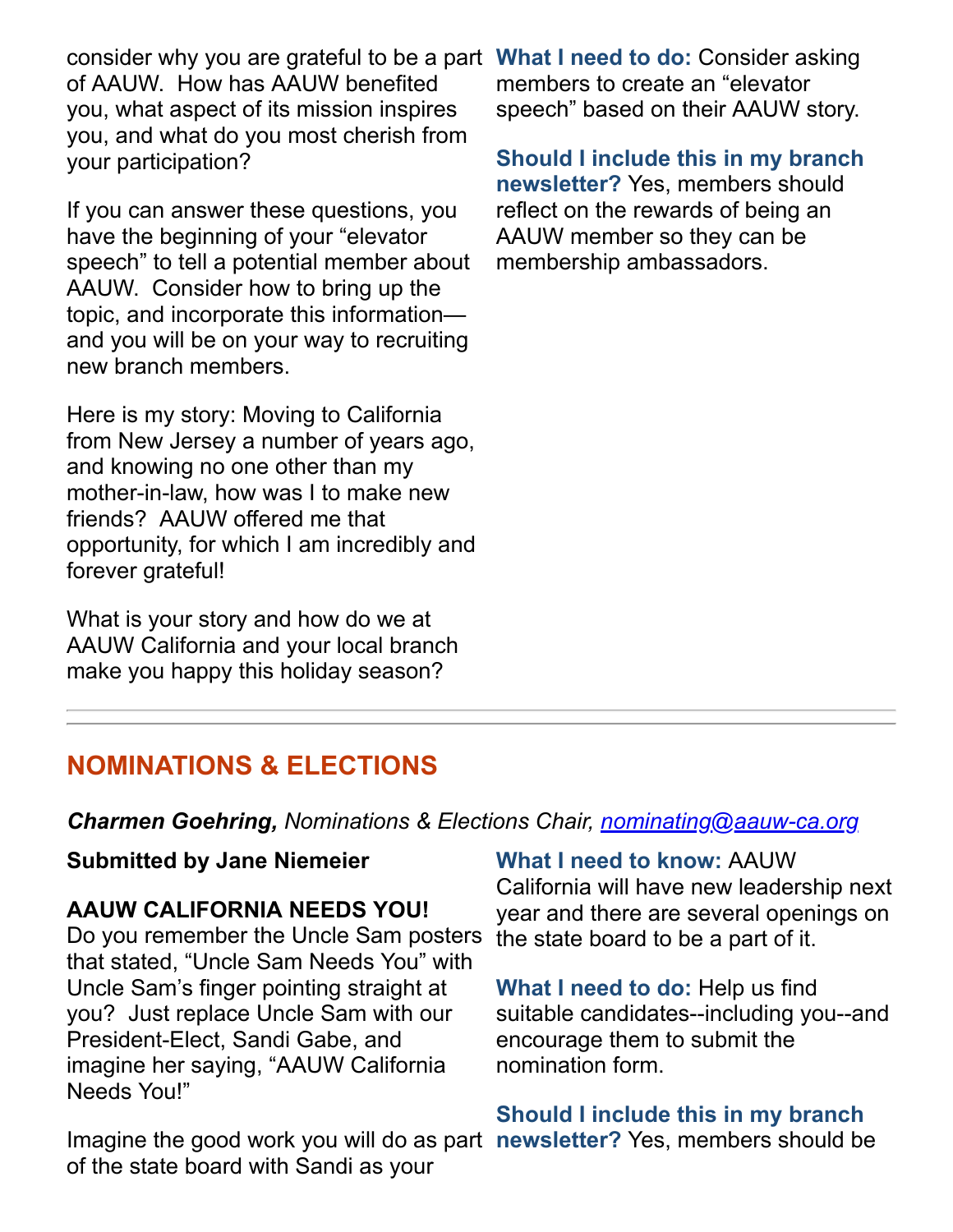leader! The positions available are as follows:

- Secretary (two-year term 2022-2024)
- Three Directors (one-year term 2022–2023)
- Four Directors (two-year term 2022– 2024)

To learn more about the election process and to submit a nomination, click [here.](https://www.aauw-ca.org/category/aauw-ca-nominations-and-elections/) It will be an exciting time on the California state board!

### **PUBLIC POLICY**

*Kathleen Harper, Director, and Sue Miller, Public Policy Committee Co-Chairs, [publicpolicy@aauw-ca.org](mailto:PublicPolicy@aauw-ca.org)*

.

#### **AAUW SUPPORTS THE** *BUILD BACK BETTER* **BILL**

The *Build Back Better* bill (H.R. 5376) has passed the House and is now in the Senate. This bill has three provisions that are critical to our mission:

- universal paid family and medical leave up to 12 weeks
- an extension of the child tax credit through 2022
- affordable childcare

Here are two ways you can help get this important legislation through the Senate:

1. Respond to the Two-Minute Activist ("Take Action") request from National, and urge your members to encouraged to participate at the state level.

**What I need to know:** AAUW supports the *Build Back Better* bill.

**What I need to do:** Encourage your members to sign up for the Two-Minute Activist to give feedback on this and other bills.

**Should I include this in my branch newsletter?** Yes, members should be aware of the bill's provisions and learn how to give their feedback on it.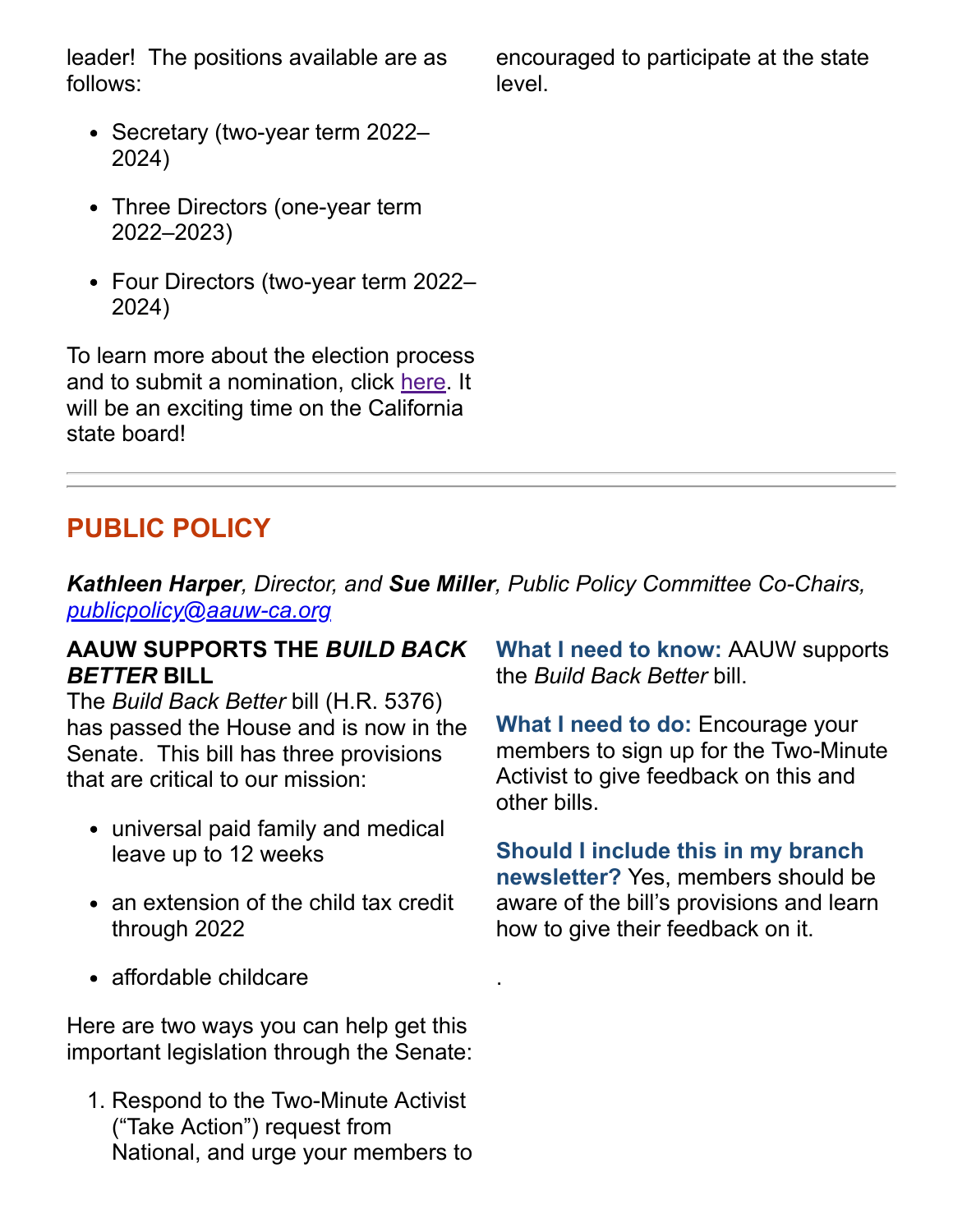do the same. Even though our senators are in support, they need to hear it from us that these three provisions must not be amended out.

2. If you have friends or family in Arizona or West Virginia, urge them to put pressure on their senators to vote "yes."

Also, the Advisory Board to the National Public Policy Committee is producing a series of webinars on "tough policy issues." The first of these, "Political and Non-Partisan," will air on Wednesday, December 15th at noon (Pacific Time) mark your calendars, watch for more info from National to all members.

#### **SPEECH TREK**

*Marlene Cain, Speech Trek, [speechtrek@aauw-ca.org](mailto:speechtrek@aauw-ca.org)*



**'TWAS THE NIGHT BEFORE CHRISTMAS…SPEECH TREK VERSION** 'TWAS THE NIGHT BEFORE **CHRISTMAS** AND ALL THROUGH THE STATE BRANCHES SENT THEIR AGREEMENTS BEFORE 'TWAS TOO LATE!

THEY SIGNED MOUs WITH THE UTMOST OF CARE PLANNING THEIR SPEECH TREKS

**What I need to know:** This will be the cleverest AAUW thing you've read all month.

**What I need to do:** Share this with your Speech Trek Coordinator.

**Should I include this in my branch newsletter?** Yes, if your branch is one of those listed or if you want to inspire it to participate next year.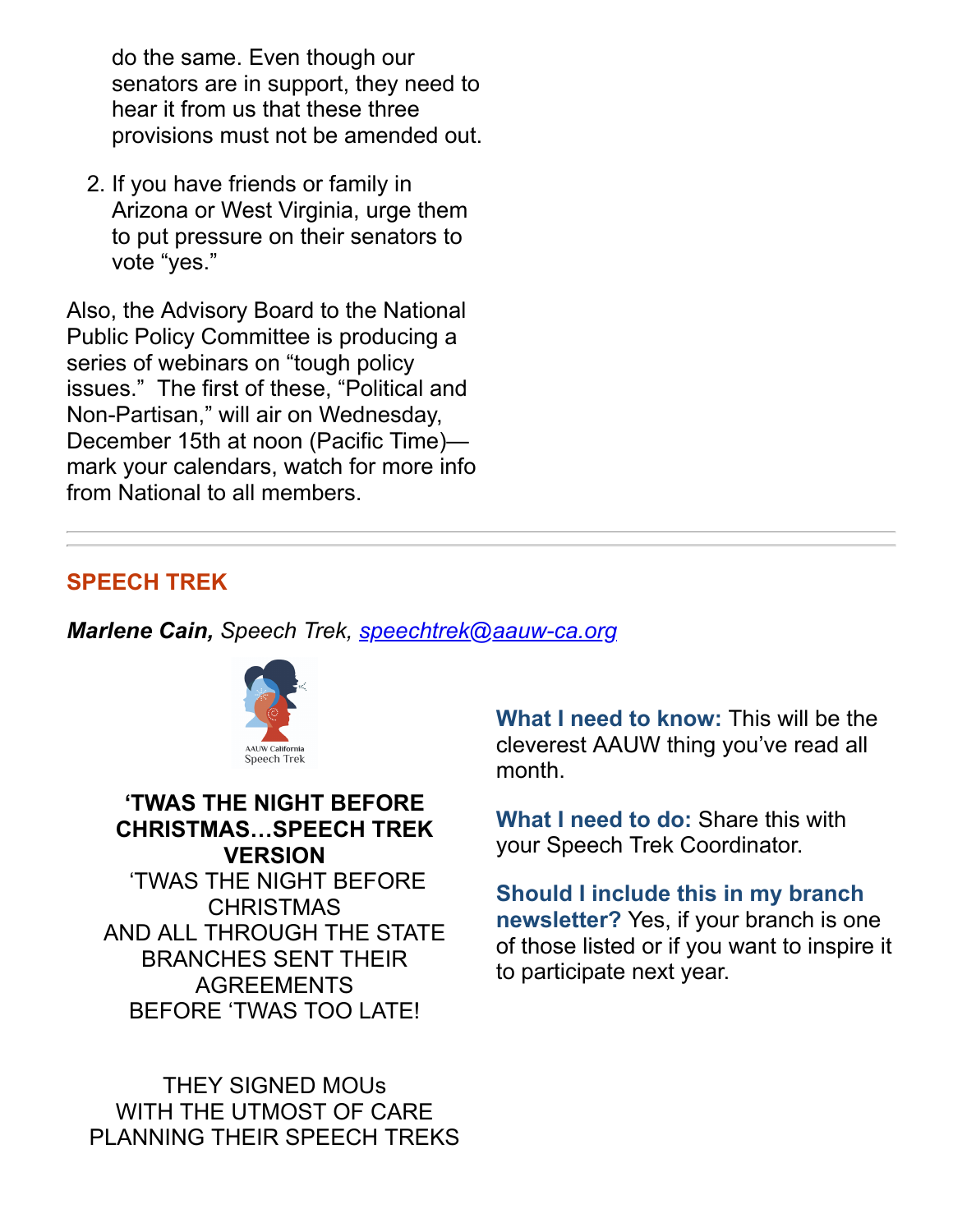#### TO BE FUN AND BE FAIR!

WHILE STUDENTS LAY DREAMING OF THEIR SUGARPLUM BREAK, BRANCHES ARE BUZZING CUZ LOOK WHAT'S AT STAKE:

HELPING ALL STUDENTS SPEAK TO THEIR VISION, WITHOUT FACEBOOK OR TWITTER OR TELEVISION!

HELPING THEIR BRANCH TO GROW AND TO RISE, TO SHOWCASE THEIR MISSION, AND STRENGTHEN THEIR TIES.

AND WHAT TO THE DIRECTOR'S EYES SHOULD APPEAR? BEAUTIFUL BRANCHES WHO SAW THEIR WAY CLEAR

TO PLAN A GREAT CONTEST-- THEY DID NOT DILLY DALLY! SACRAMENTO, REDLANDS, AND BIG BEAR VALLEY.

AND THESE WONDROUS BRANCHES ALSO WANTED TO PLAY: STOCKTON, ALHAMBRA, PENSAQUITOS-POWAY!

> BUT WAIT! THERE'S MORE (THAT'S A GOOD SIGN!) DEL MAR, LA MESA, CALIFORNIA ONLINE.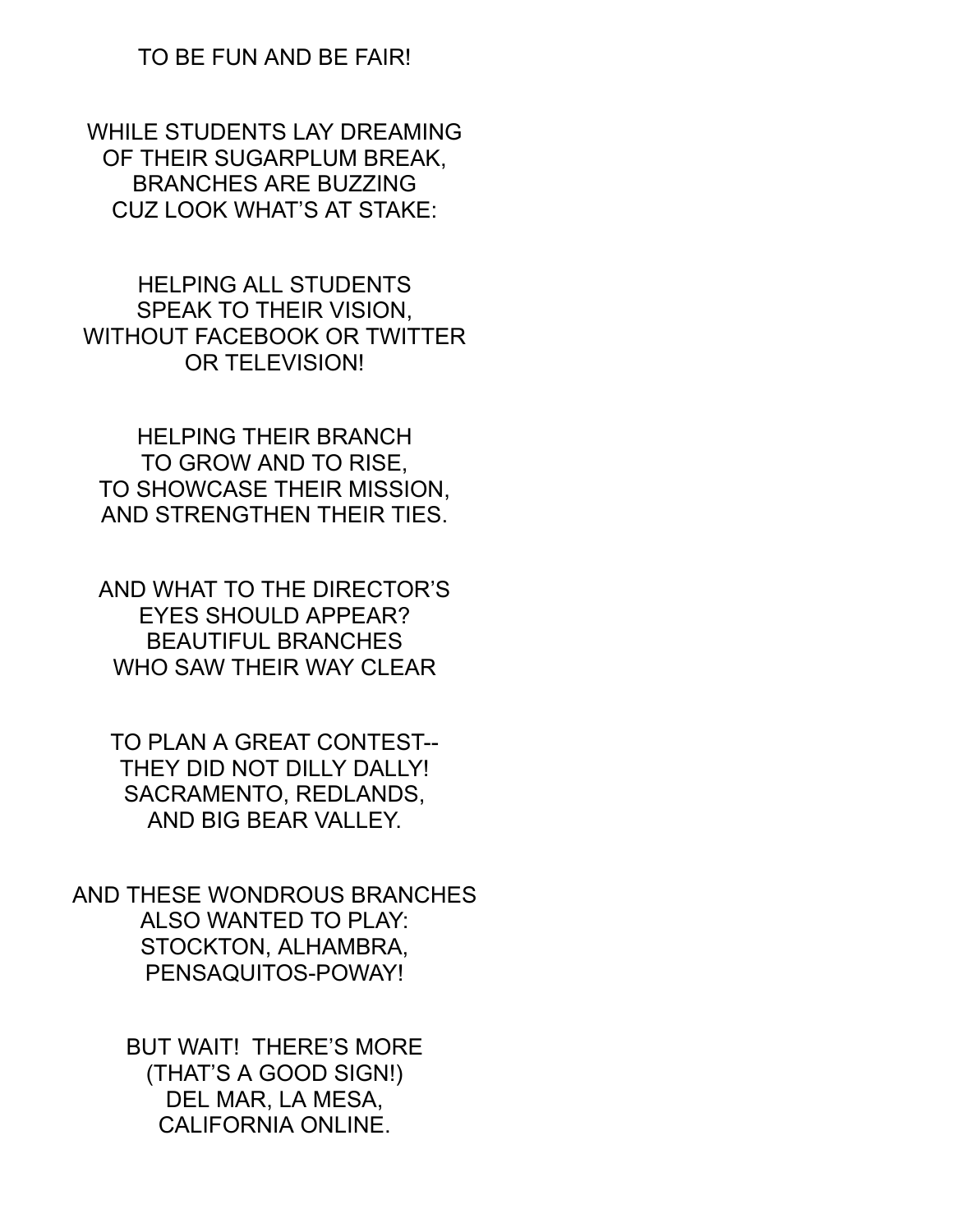AND LET'S NOT FORGET THESE FABULOUS FOLKS: DIAMOND BAR, CAMARILLO, AND THOUSAND OAKS!

LAST BUT NOT LEAST (AND IT MADE MY DAY) PLEASE HELP ME WELCOME HALF MOON BAY!

YOUR DIRECTOR IS THRILLED AND SO PROUD OF YOU (SHE TOLD ME HERSELF-- IT'S GOTTA BE TRUE!)

MAY YOUR SPEECH TREK CONTESTS BRING YOU JOY AND INSIGHT HAPPY HOLIDAYS TO ALL AND TO ALL A GOOD NIGHT!

If there are any questions please contact Marlene Cain, Speech Trek State Coordinator, [speechtrek@aauw-ca.org](mailto:speechtrek@aauw-ca.org)

### **TECH TREK**

*Karen Manelis, Tech Trek Program Director, [techtrek@aauw-ca.org,](mailto:techtrek@aauw-ca.org) Susan Stecklair, Tech Trek Program Financial Liaison, [techtrek-finance@aauw-ca.org](mailto:techtrek-finance@aauw-ca.org)*

The Camp Treasurers are looking forward to meeting with the Special Project Fund officers to review Policies and Procedures and discuss possible enhancements.

Due to the impact of COVID-19, the major camp processing of vouchers this year has been for the virtual camp. But, in the new year, we anticipate activity will be picking up.

**What I need to know:** Tax regulations provide an attractive opportunity to make donations to AAUW.

**What I need to do:** Review this information and the additional details from our CFO in the [Finance section](#page-7-0) of this B2B.

**Should I include this in my branch newsletter?** Yes, members should be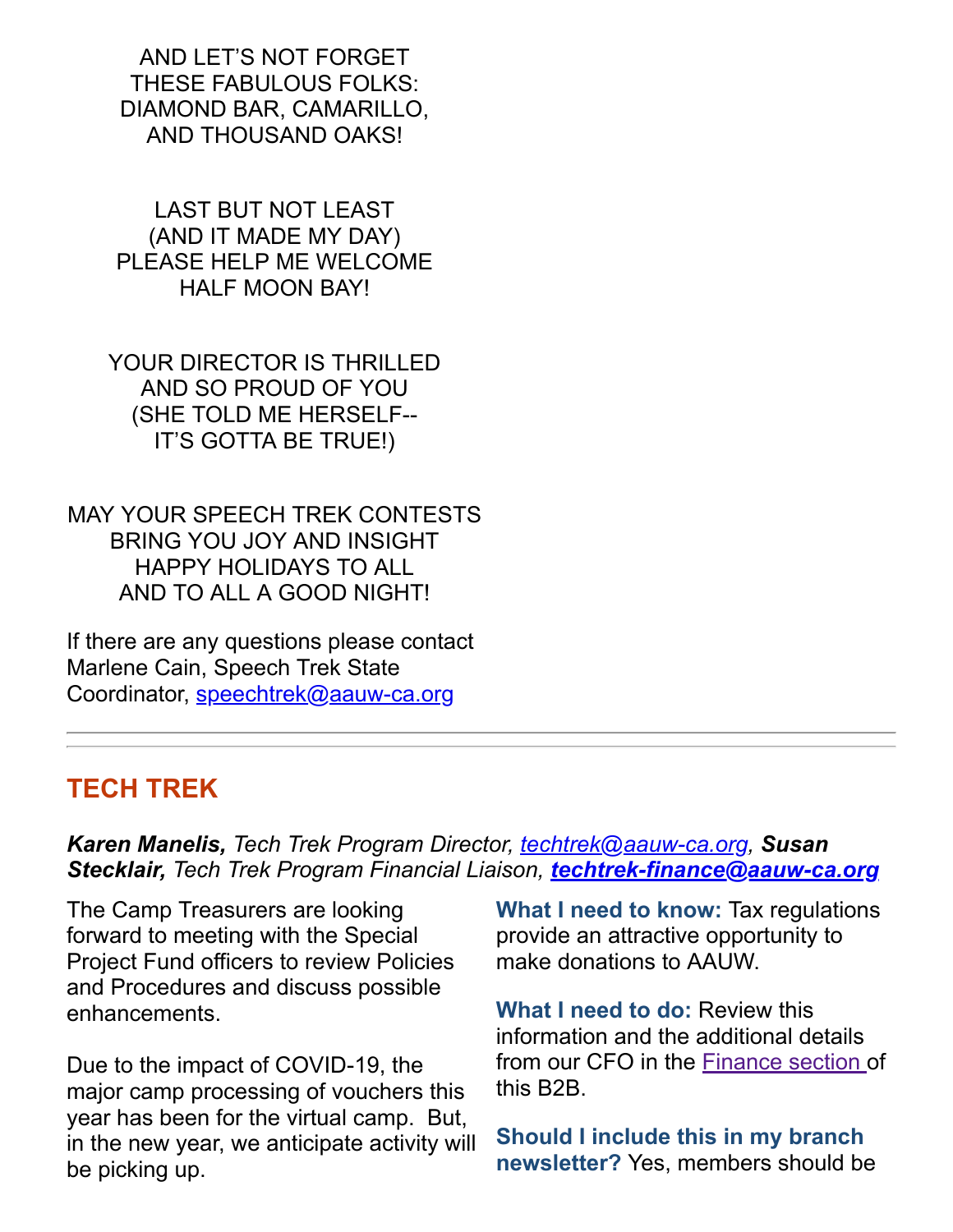The Camp Treasurers held their first meeting this month with the new California Financial Liaison. It was a productive discussion regarding possible areas of improvement and working together.

#### **YOUR REQUIRED MINIMUM DISTRIBUTION AND QUALIFIED CHARITABLE DONATION: WIN–WIN** Did you know that you can reduce your taxable income by making a Qualified Charitable Donation (QCD) from your

retirement funds (including your RMD)? If you designate retirement funds to go directly to a charitable organization (such as AAUW Fund or AAUW CA SPF, for Tech Trek), this distribution can be excluded from taxable income! Here are the steps to take:

- 1. Notify your financial planner or the administrator of your retirement funds that you want to make a QCD distribution.
- 2. Provide the administrator with the following information: Full name and address of the charity/charities you wish to donate to (include their tax ID number if available).

With the increase in the standard deduction, itemizing deductions is no longer an option for many of us (the standard deduction is higher) so we "lose" the charitable contribution deduction. By using the QCD process for the distribution of your retirement funds, you end up with no itemized deduction, but you don't pay any income tax on that distribution. A true WIN–WIN situation!

aware of helpful tax rules regarding donations.